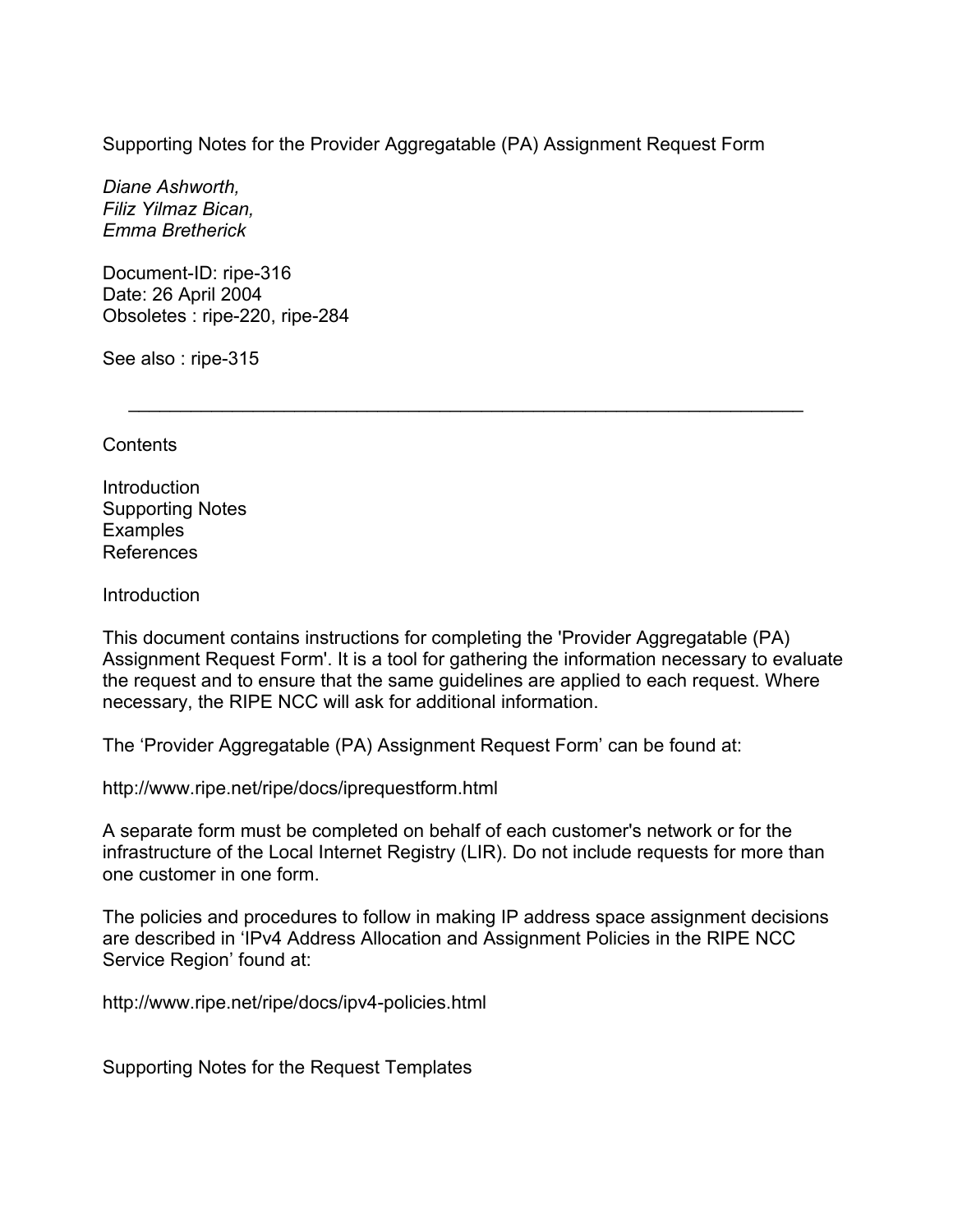#[GENERAL INFORMATION]# request-type: pa-ipv4 form-version: 1.1

Please do not alter the value of the 'request-type' and 'form-version' fields.

x-ncc-regid:

The Registry Identifier (RegID) must be included in every message sent to <hostmaster@ripe.net>. It is used to identify the Local Internet Registry (LIR). It has the following format:

<country code>.<organisation name>

Warning: Requests sent to the RIPE NCC that lack a proper RegID (x-ncc-regid) will bounce back to the sender.

#[ ADDRESS SPACE USER ]# % % Who will use the address space being requested? legal-organisation-name: organisation-location: website-if-available:

If you are making a request in order to make an assignment to a customer or an End User other than the LIR, enter their details here. If the request is for the LIR's infrastructure enter your own details here.

In the 'legal-organisation-name' field please enter the legal name of the organisation that will use this assignment of PA address space.

In the 'organisation-location' field please enter the location of the main office of the company.

In the 'website-if-available' field please enter the URL of the organisation's website if available.

 $\frac{0}{0}$ 

% Does the organisation already have address space that % can meet the needs for this request? Enter "Yes" or "No". space-available:

You should only send a request for address space that will be needed in the foreseeable future and for which the End User does not currently have enough space available to cover. If the organisation requesting an assignment does currently have address space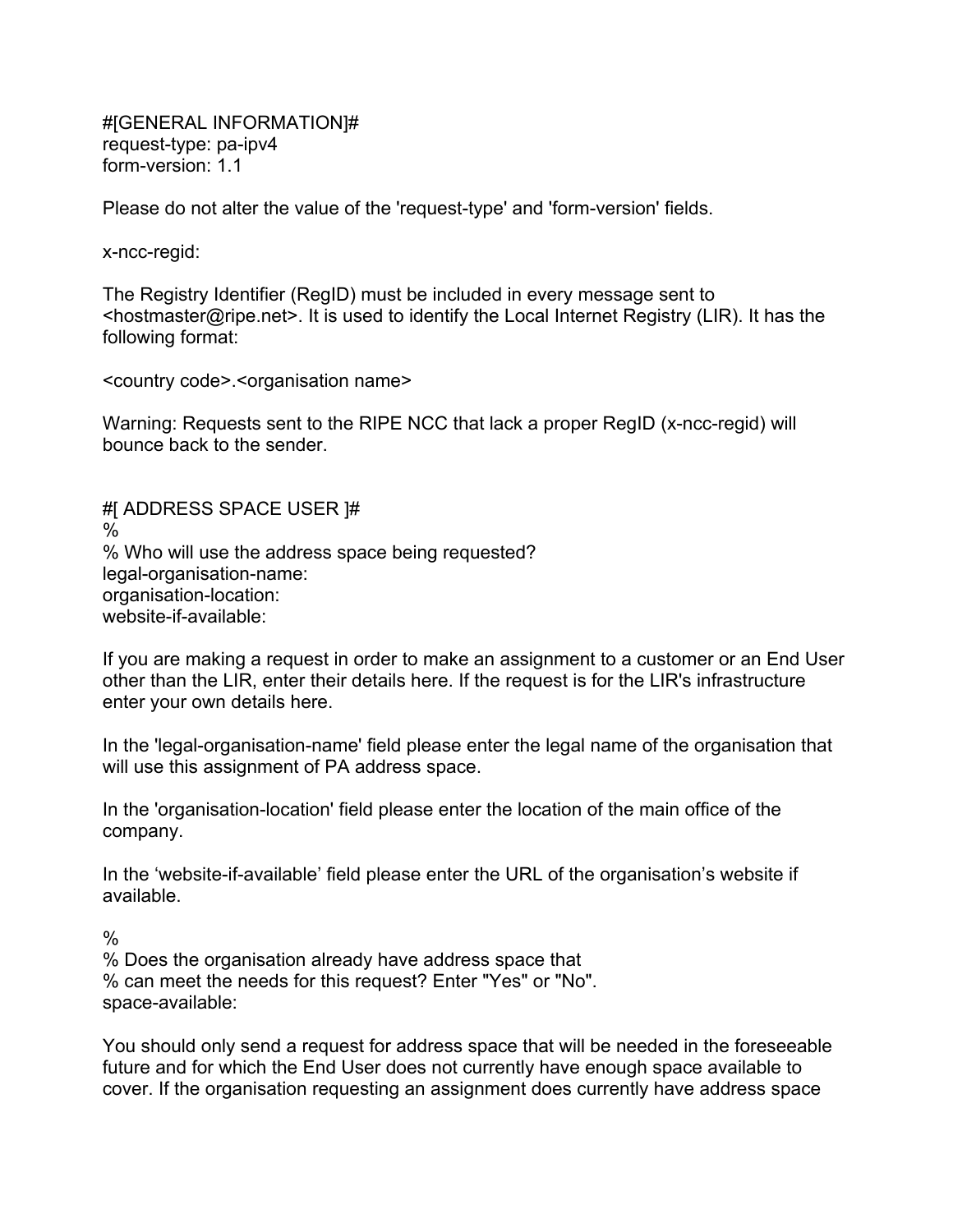that is not in use and could be used for this new assignment, please reply with "Yes" and give an explanation of why more address space is needed.

#[ADDRESSING PLAN]# number-of-subnets: address-space-returned:

In the 'number-of-subnets' field please enter the total number of subnets listed in the plan below.

Please complete the 'address-space-returned' field if the user will be returning address space to another LIR. Please enter the prefixes that will be returned, to which LIR, and when. Include a separate field (address-space-returned:) per prefix. Note that the expected time for renumbering is three months. Use the following syntax for this field:

```
<x.x.x.x/xx> to <LIR> by <yyyymmdd>
```
 $\frac{0}{0}$ % Size % in CIDR Immediate 1yr 2yr Purpose subnet: totals:

This table represents each subnet and a usage description of the requested address space. Please repeat the 'subnet:' field for all subnets requested. Only include information about public address space. Private address space does not need to be described.

Please specify the number of IP addresses needed.

In the 'Size in CIDR' column please enter the CIDR (slash) notation corresponding to the total number of IP addresses needed for that subnet.

In the 'Immediate, '1y', and '2yr' columns please enter the number of IP addresses needed immediately (i.e. 6) and the estimated usage for the next two years. Include interfaces used for hosts, routers, gateways, terminal concentrators, and any other machines requiring one or more network interfaces. (Multiple slash notations may also be used separated by comma(s) with no blank spaces, i.e. /30,/31.)

In the 'Purpose' column please enter a short description of how the subnet being requested will be used.

In the 'totals' field please enter the total for each column. The amount in the 'Size in CIDR' column total should be the total amount of address space required for this request.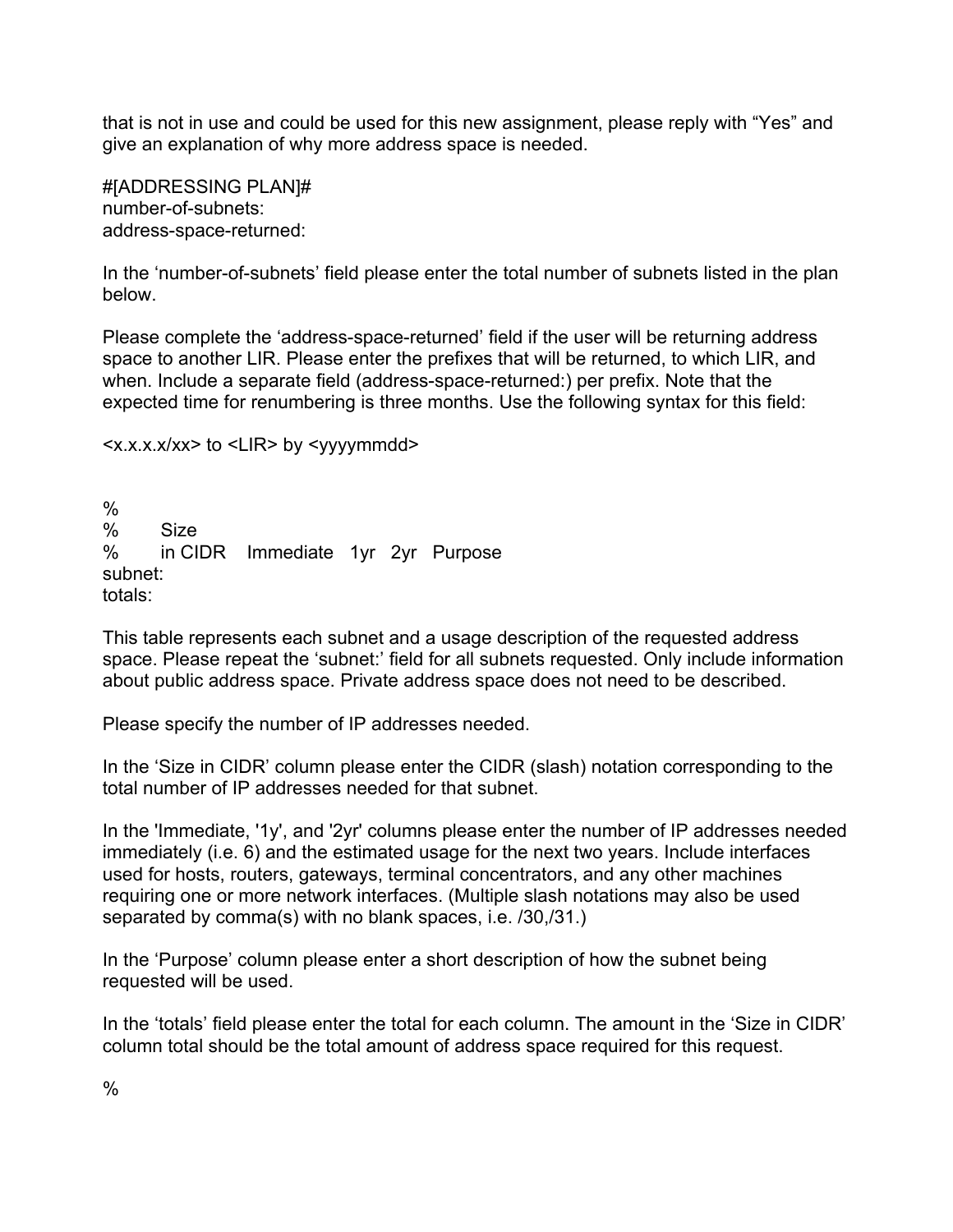% Which netname will be used when registering this network in % the RIPE Database? netname:

Enter the netname that will be used for the **inetnum** object in the RIPE Database. The netname should be a concise, descriptive name for the network and should reflect the name of the address space user. Valid characters are letters, numbers and dash.

Note that the netname that we approve for this assignment must be the netname that is used in the database object. If a different netname is used the object will be classed as "invalid" to the RIPE NCC. If you want to change the netname after approval contact <hostmaster@ripe.net> with the same ticket number in the subject line.

#[EQUIPMENT DESCRIPTION]# % % Please describe the equipment that will be used in the % network. Indicate the function of the equipment and provide % information regarding the way it uses IP address space. equipment-name: manufacturer-name: model-number: other-data:

This template is optional, supplying this further information facilitates approval of the request.

In the 'equipment-name' field please enter the type of equipment requiring public IP addresses (Router, Switch, ATM, Workstation, etc.) for this request.

In the 'manufacturer-name' field please enter the vendor name for the equipment listed in 'equipment-name'.

In the 'model-number' field please enter the model number for the equipment listed in 'equipment-name'.

In the 'other-data' field please enter any additional information that would clarify how this equipment or model uses IP address space. For example, the number of cards, ports, or network interfaces that the equipment has. If the software being used by the equipment requires multiple IP addresses, you should also describe this here.

Repeat this template (i.e. all four fields) as many times as necessary to describe the equipment relating to the IP address space being requested in the Addressing Plan template. Please leave a blank line between each template.

#[NETWORK DESCRIPTION]#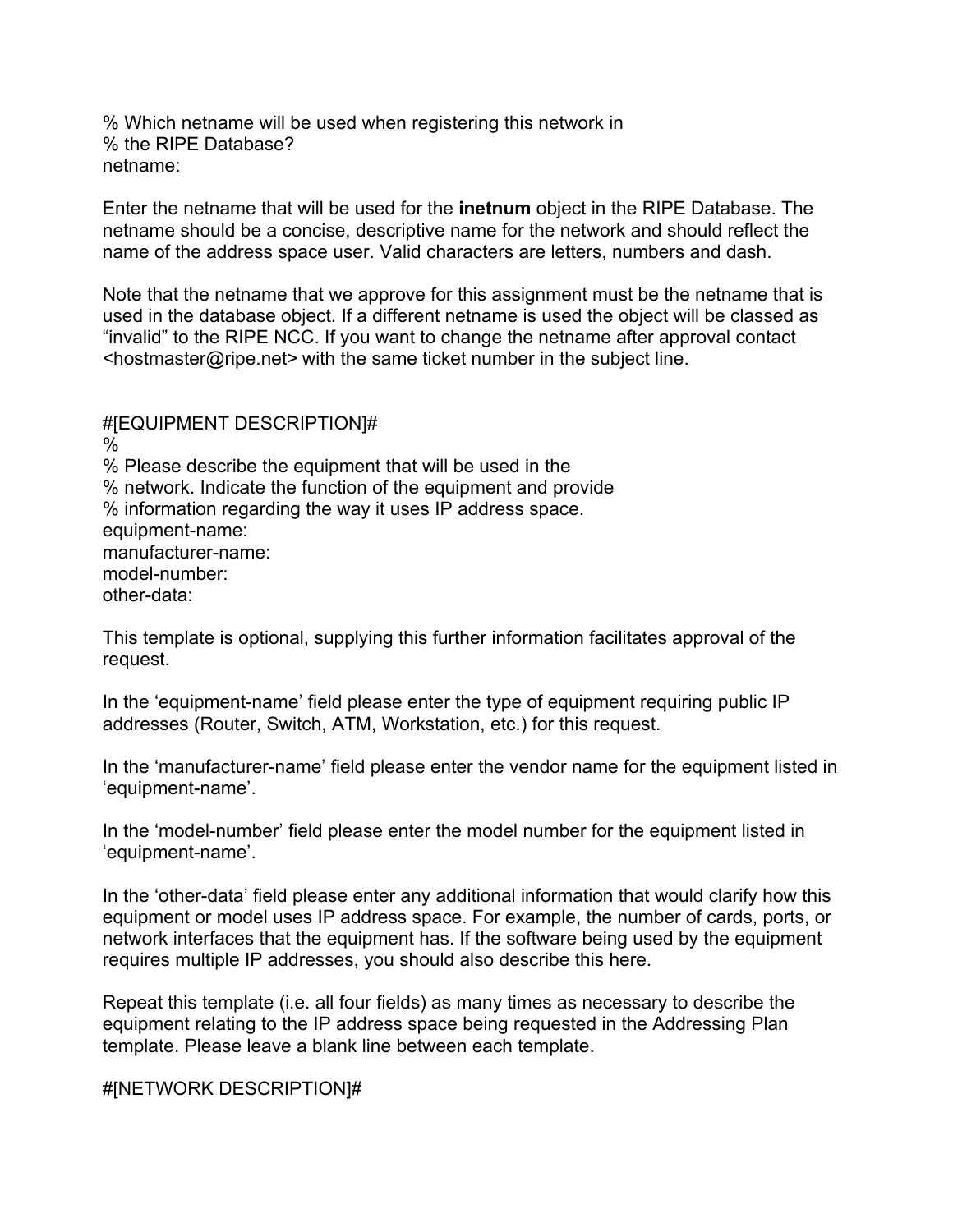% % If your description does not allow the Hostmaster to % understand the request you may be asked additional % questions. Please add any additional information that you % think may facilitate the evaluation of this request below.

This is free-text space where you can include additional information that you think will be helpful to the RIPE NCC and the Hostmaster evaluating your request. If the Hostmaster requires additional information in order to understand the request, you may be asked more specific questions.

### #[NETWORK DIAGRAM]#

% % Please enter "Yes" or "No" if you have attached a network % diagram in JPEG or PostScript format to this e-mail % request. diagram-attached:

The diagram can be sent as a MIME attachment with your e-mail to <hostmaster@ripe.net>. A network diagram (topology map) can be helpful in clarifying the set up of the network and illustrating why the IP addresses being requested are needed.

# #[END OF REQUEST]#

Please insert your signature in plain text (with your full name) after the above header. The Robot will not process any information included here.

**Examples** 

#[GENERAL INFORMATION]# request-type: pa-ipv4 form-version: 1.1 x-ncc-regid: nn.santa

#[ADDRESS SPACE USER]# % % Who will use the address space being requested? legal-organisation-name: 1st National Bank organisation-location: Polar City, Northern Nowhere website-if-available: Not

 $\frac{0}{0}$ 

% Does the organisation already have address space that % can meet the needs for this request? Enter "Yes" or "No". space-available: No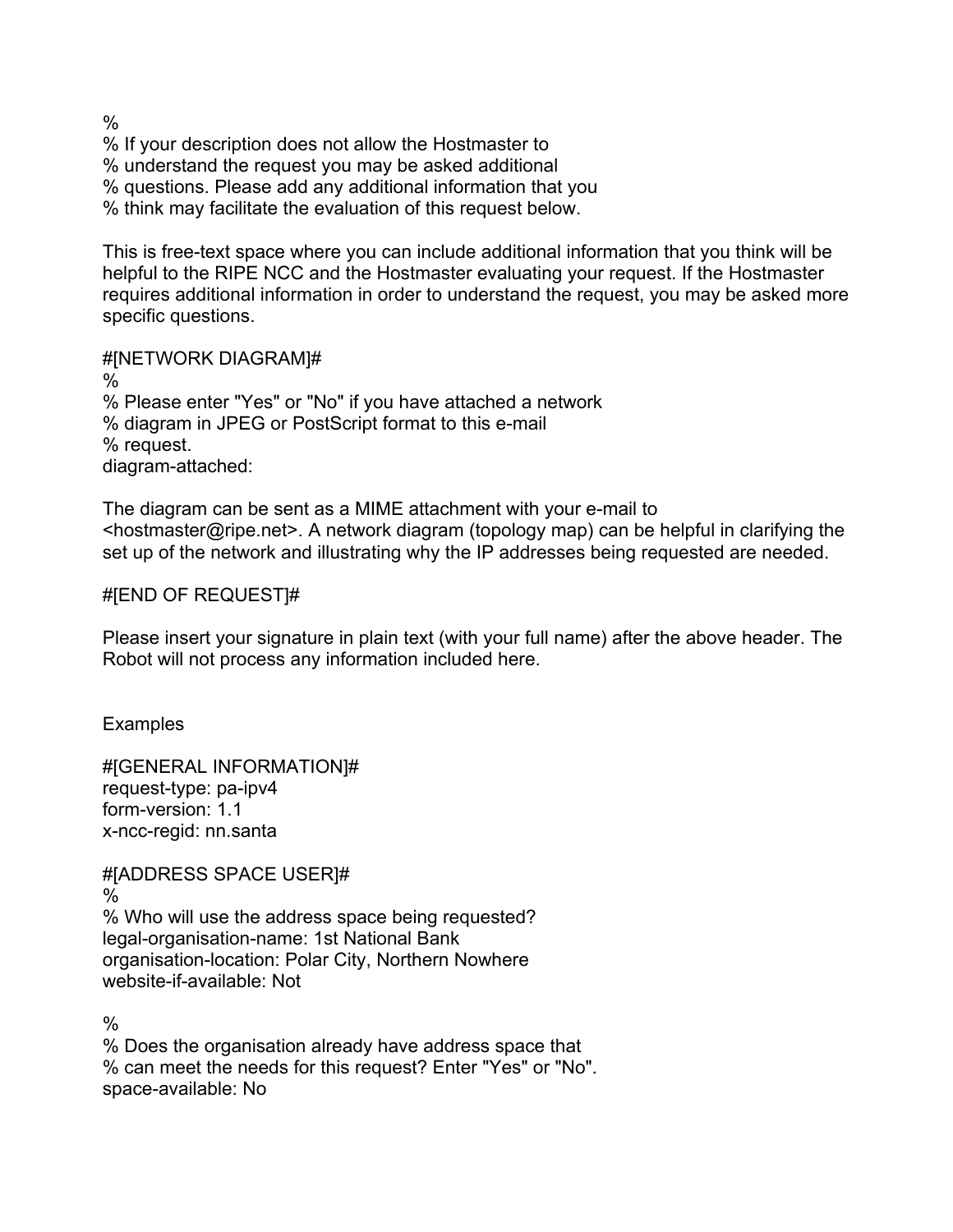#[ADDRESSING PLAN]# number-of-subnets: 3 address-space-returned: None

 $\frac{0}{0}$ % Size % in CIDR Immediate 1yr 2yr Purpose subnet: /24 /26,/27 /25,/27 /25,/26 Workstations & printers subnet: /25 /26 /25 /25 Servers, routers & switches subnet: /25 /25 /25 /25 Staff dial-in access totals: /23 /24,/27 /24,/25,/27 /24,/25,/26

 $\frac{0}{0}$ 

% Which netname will be used when registering this network in % the RIPE Database? netname: NN-1st-National-Bank

#[EQUIPMENT DESCRIPTION]#  $\frac{0}{0}$ % Please describe the equipment that will be used in the % network. Indicate the function of the equipment and provide % information regarding the way it uses IP address space. equipment-name: Workstations manufacturer-name: Dell model-number: Optiplex GX150 other-data: 230 units

equipment-name: Printers manufacturer-name: HP model-number: Laserjet VII other-data: 15 units

equipment-name: Switches manufacturer-name: Cisco model-number: Catalyst 5500 other-data:

equipment-name: Routers manufacturer-name: Cisco model-number: 7300 other-data:

equipment-name: Servers manufacturer-name: Sun model-number: Fire v1280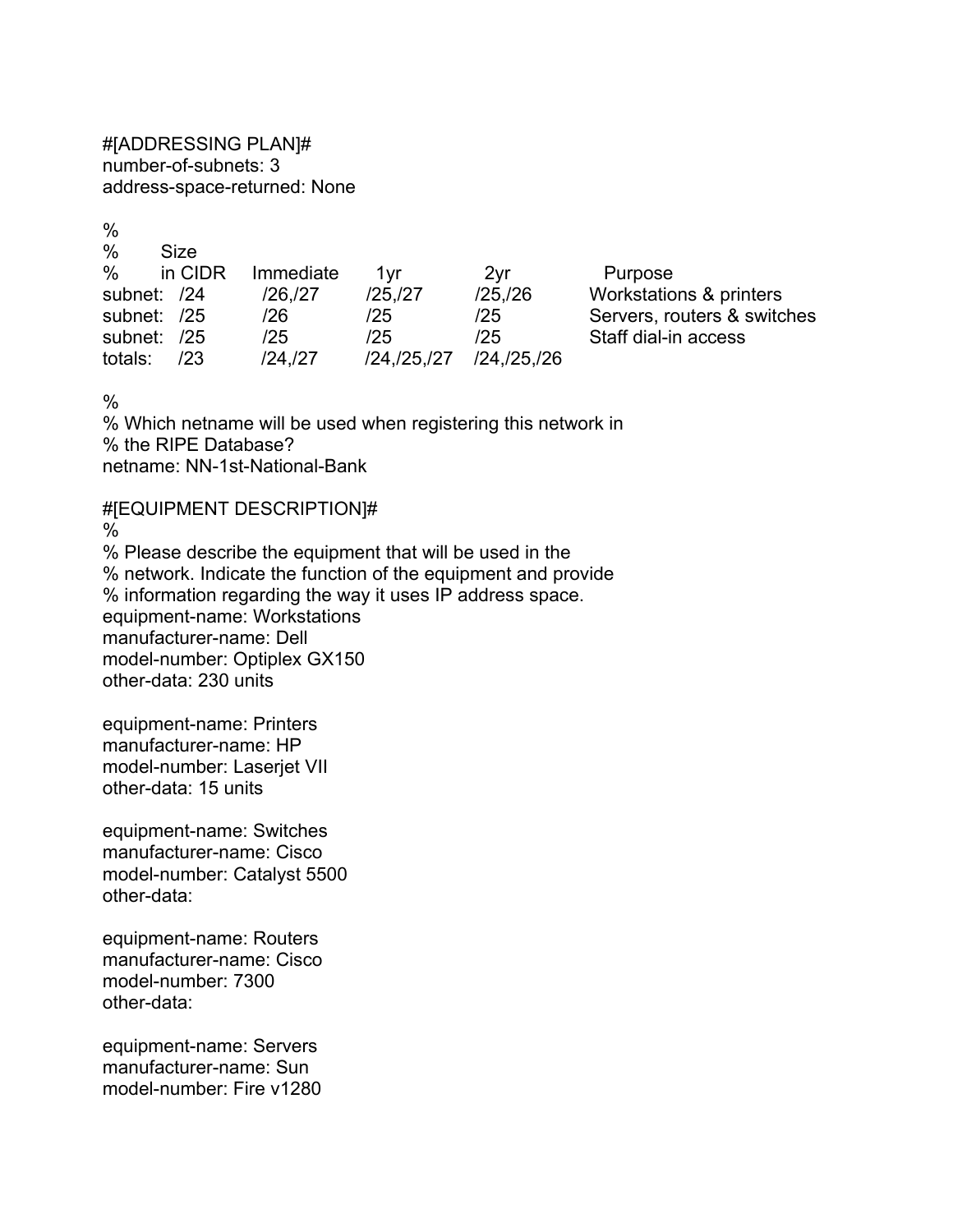other-data: 20 – 25 units

#[NETWORK DESCRIPTION]# % % If your description does not allow the Hostmaster to % understand the request you may be asked additional % questions. Please add any additional information that you % think may facilitate the evaluation of this request below.

We will have 4 ISDN30 coming in to the dial-up server to serve approximately 100 staff members.

#[NETWORK DIAGRAM]# % % Please enter "Yes" or "No" if you have attached a network % diagram in JPEG or PostScript format to this e-mail % request. diagram-attached: No

#[END of REQUEST]#

Best Regards, Santa Claus

Network Administrator Santa's Workshop Inc.

#[GENERAL INFORMATION]# request-type: pa-ipv4 form-version: 1.1 x-ncc-regid: nn.santa

#[ADDRESS SPACE USER]#

%

% Who will use the address space being requested? legal-organisation-name: Snowflake Cybercafe organisation-location: Polarcity, Northern Nowhere website-if-available: www.snowflake.nn

 $\frac{0}{0}$ 

% Does the organisation already have address space that % can meet the needs for this request? Enter "Yes" or "No". space-available: No

#[ADDRESSING PLAN]#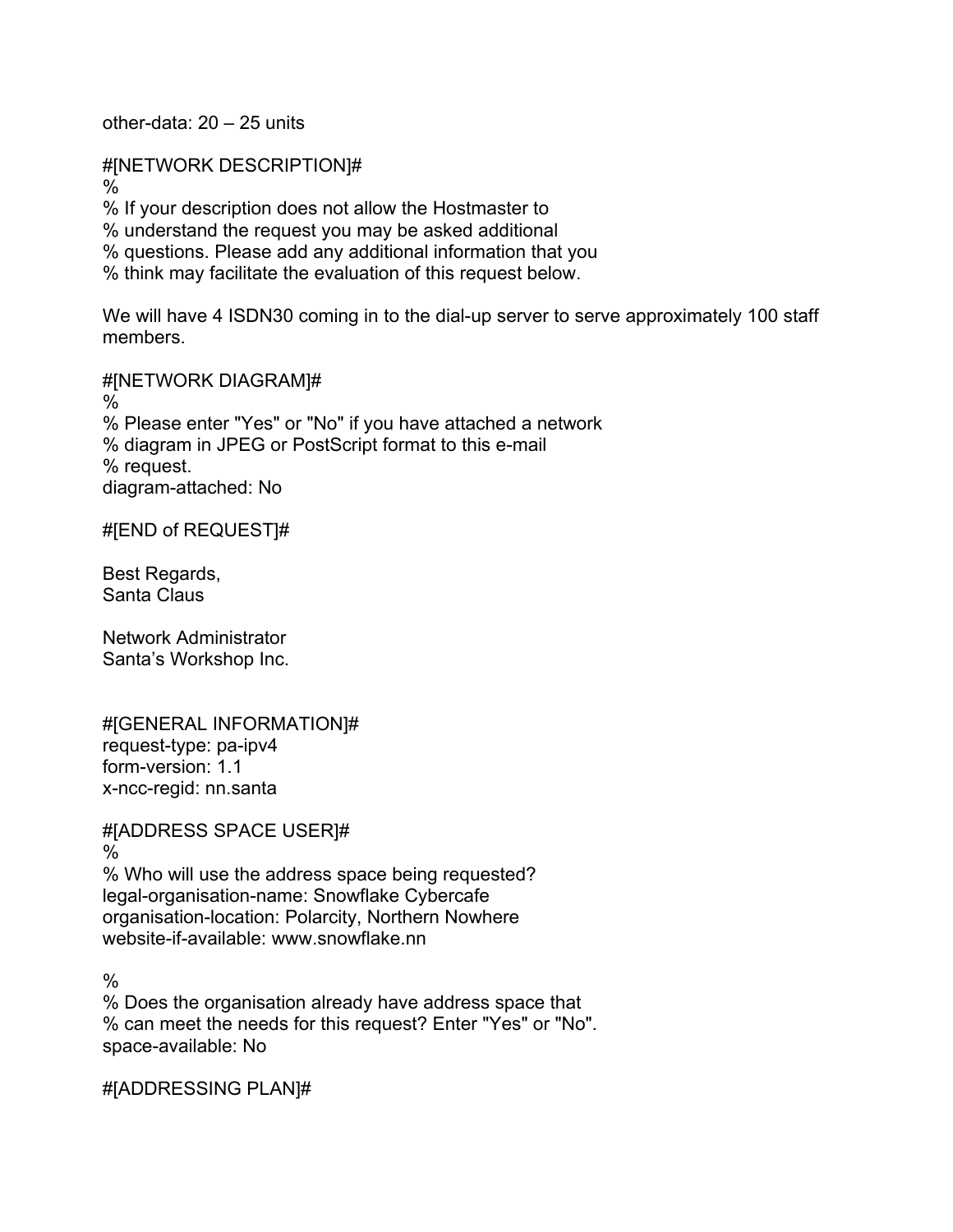number-of-subnets: 3 address-space-returned: 192.168.28.0 - 192.168.29.255 to nn.teleco on 20030531

%

| $\frac{0}{0}$ | Size    |           |     |                 |                               |
|---------------|---------|-----------|-----|-----------------|-------------------------------|
| $\%$          | in CIDR | Immediate | 1vr | 2 <sub>yr</sub> | Purpose                       |
| subnet: /24   |         | 128       | 192 | 256             | <b>Customer cyberstations</b> |
| subnet: /25   |         | 64        | 128 | 128             | <b>Game servers</b>           |
| subnet: /25   |         | 96        | 128 | 128             | Routers, switches, printers   |
| totals:       | /23     | 288       | 448 | 512             |                               |

 $\frac{0}{0}$ 

% Which netname will be used when registering this network in % the RIPE Database? netname: SNOWFLAKE-LAN

#[EQUIPMENT DESCRIPTION]#

% % Please describe the equipment that will be used in the % network. Indicate the function of the equipment and provide % information regarding the way it uses IP address space. equipment-name: Router manufacturer-name: Cisco model-number: 6712 other-data:

equipment-name: Servers manufacturer-name: Intel model-number: Pentium 4 Entry Level IDE Server other-data: 50 – 60 units

equipment-name: Cyberstations / PCs manufacturer-name: Dell model-number: Optiplex GX150 other-data: 230 units

#[NETWORK DESCRIPTION]# %

% If your description does not allow the Hostmaster to % understand the request you may be asked additional % questions. Please add any additional information that you % think may facilitate the evaluation of this request below.

This request is a one to one renumbering.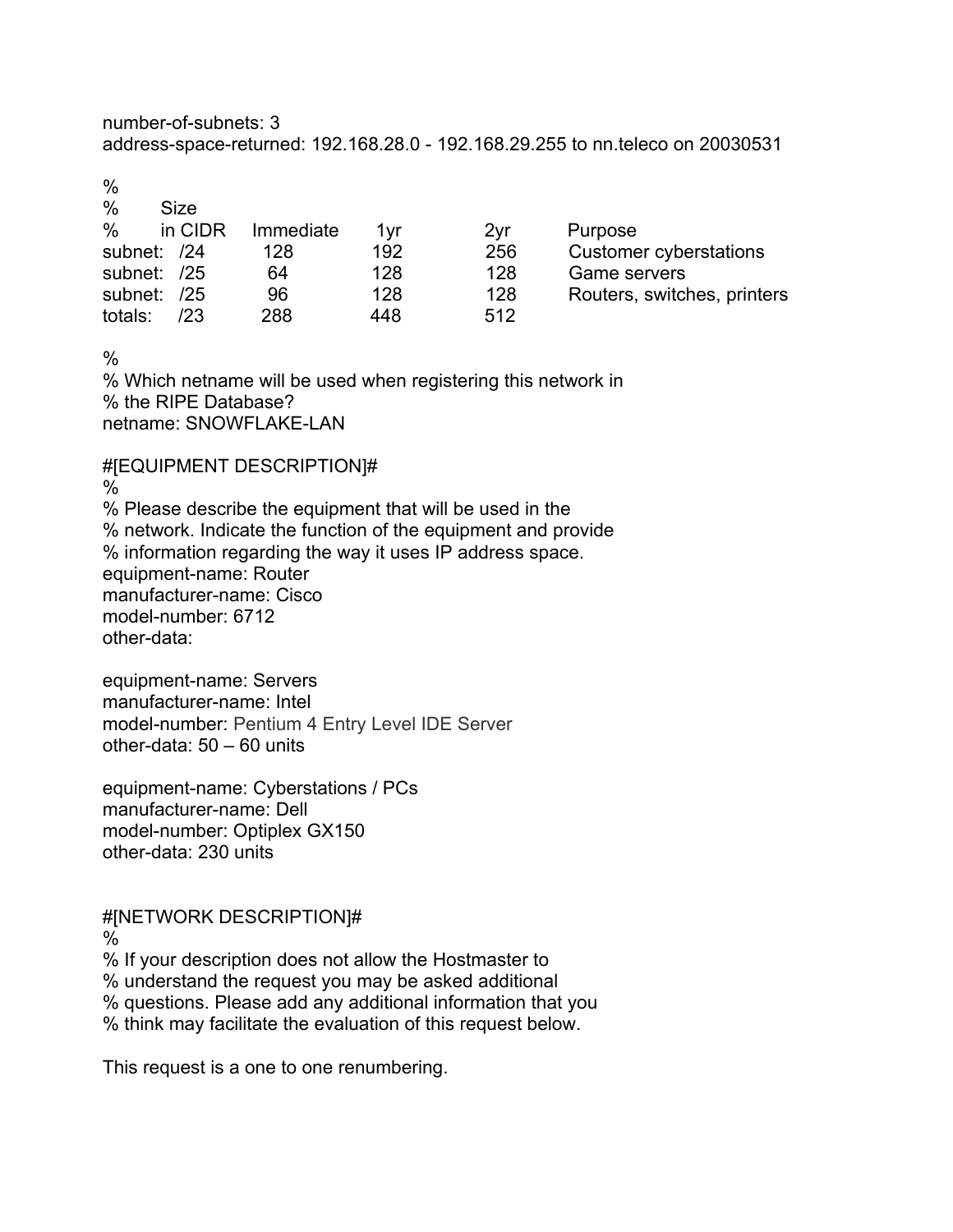#[NETWORK DIAGRAM]# % % Please enter "Yes" or "No" if you have attached a network % diagram in JPEG or PostScript format to this e-mail % request. diagram-attached: No

#[END of REQUEST]#

Best Regards, Santa Claus

Network Administrator Santa's Workshop Inc.

#[GENERAL INFORMATION]# request-type: pa-ipv4 form-version: 1.1 x-ncc-regid: nn.santa

#[ADDRESS SPACE USER]#

%

% Who will use the address space being requested? legal-organisation-name: Santa's Workshop Inc. organisation-location: Polar City, Northern Nowhere website-if-available: www.santasworkshop.nn

%

% Does the organisation already have address space that % can meet the needs for this request? Enter "Yes" or "No". space-available: No

#[ADDRESSING PLAN]# number-of-subnets: 14 address-space-returned: No

| $\%$    | Size    |           |     |     |                                 |
|---------|---------|-----------|-----|-----|---------------------------------|
| $\%$    | in CIDR | Immediate | 1vr | 2yr | Purpose                         |
| subnet: | /23     | /24       | /23 | /23 | <b>Dynamic Dial-up Lagos</b>    |
| subnet: | 123     | /24       | /23 | /23 | Dynamic Dial-up Kiev            |
| subnet: | /23     | /24       | /23 | /23 | Dynamic Dial-up Bagdad          |
| subnet: | /23     | /24       | /23 | /23 | <b>Dynamic Dial-up Bucarest</b> |
| subnet: | /23     | /24       | /23 | /23 | Dynamic Dial-up Cairo           |
| subnet: | /23     | /24       | /23 | /23 | <b>Dynamic Dial-up Budapest</b> |
|         |         |           |     |     |                                 |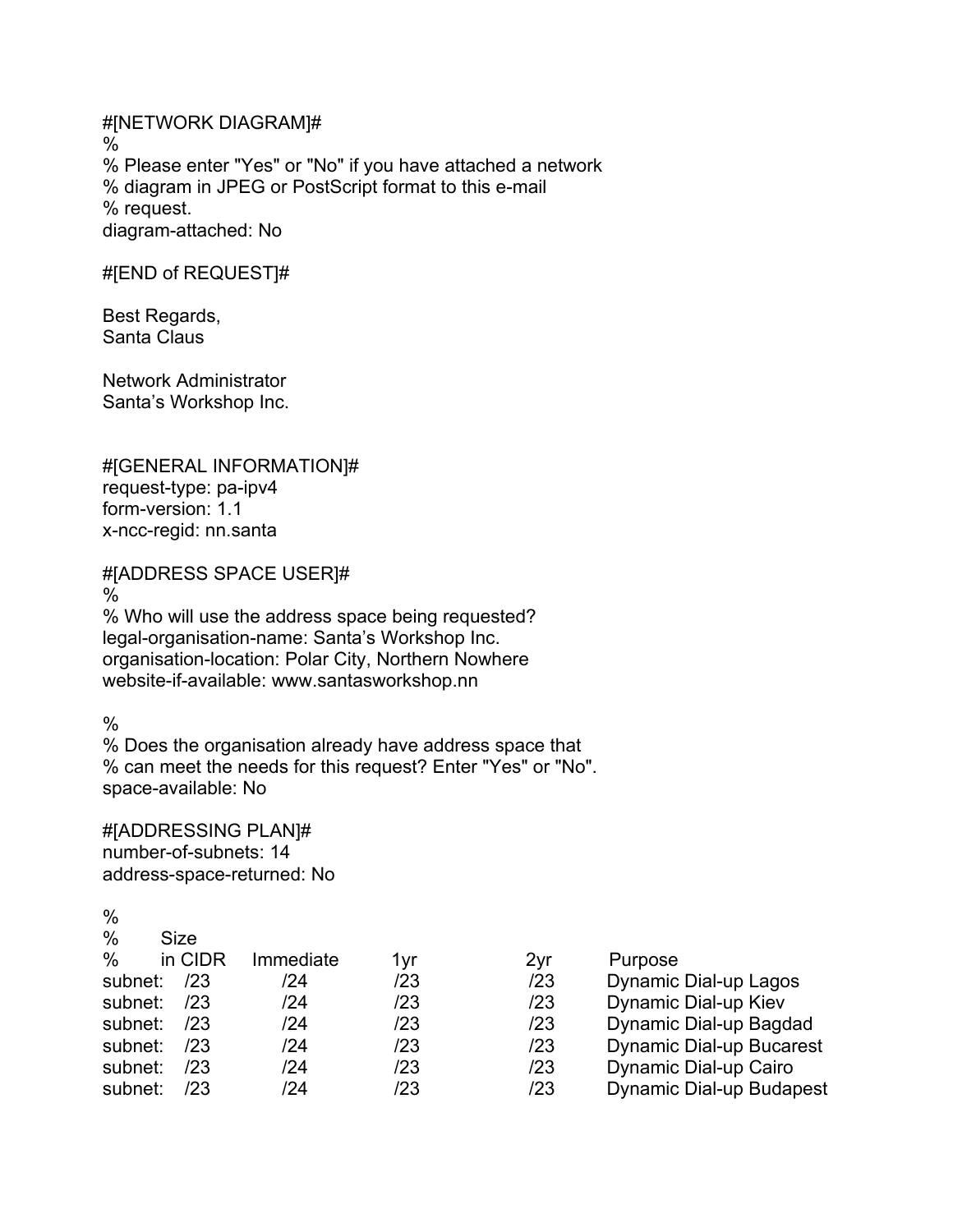| subnet: | /23 | /24           | /23                | /23 | Dynamic Dial-up Warsaw |
|---------|-----|---------------|--------------------|-----|------------------------|
| subnet: | /23 | /24           | /23                | /23 | Dynamic Dial-up Prague |
| subnet: | /23 | /24           | /23                | /23 | Dynamic Dial-up Lisbon |
| subnet: | /23 | /24           | /23                | /23 | Dynamic Dial-up Madrid |
| subnet: | 122 | /24           | $/23$ , $/24$      | 122 | Dynamic Dial-up London |
| subnet: | 122 | /24           | /23, /24           | 122 | Dynamic Dial-up Berlin |
| subnet: | /23 | /24           | /23                | /23 | Dynamic Dial-up Paris  |
| subnet: | /23 | /24           | /23                | /23 | Dynamic Dial-up Rome   |
| totals: | /19 | /21, /22, /23 | /20, /21, /22, /23 | /19 |                        |

 $\frac{0}{0}$ 

% Which netname will be used when registering this network in % the RIPE Database? netname: SANTA-OPS-DIALUP

#[EQUIPMENT DESCRIPTION]#

%

% Please describe the equipment that will be used in the

% network. Indicate the function of the equipment and provide

% information regarding the way it uses IP address space.

equipment-name: Access Server

manufacturer-name: Cisco

model-number: 5300

other-data: one for each of the local operations

# #[NETWORK DESCRIPTION]#

%

% If your description does not allow the Hostmaster to

% understand the request you may be asked additional

% questions. Please add any additional information that you

% think may facilitate the evaluation of this request below.

All locations will have dynamic dial-up deployed for our local operatives to keep in touch with central offices. User modem ratio = 10:1.

The access servers can provide up to 240 concurrent connections each, they will backhaul traffic via multiple E1s to our satellite set-up.

# #[NETWORK DIAGRAM]#

%

% Please enter "Yes" or "No" if you have attached a network

% diagram in JPEG or PostScript format to this e-mail

% request.

diagram-attached: Yes